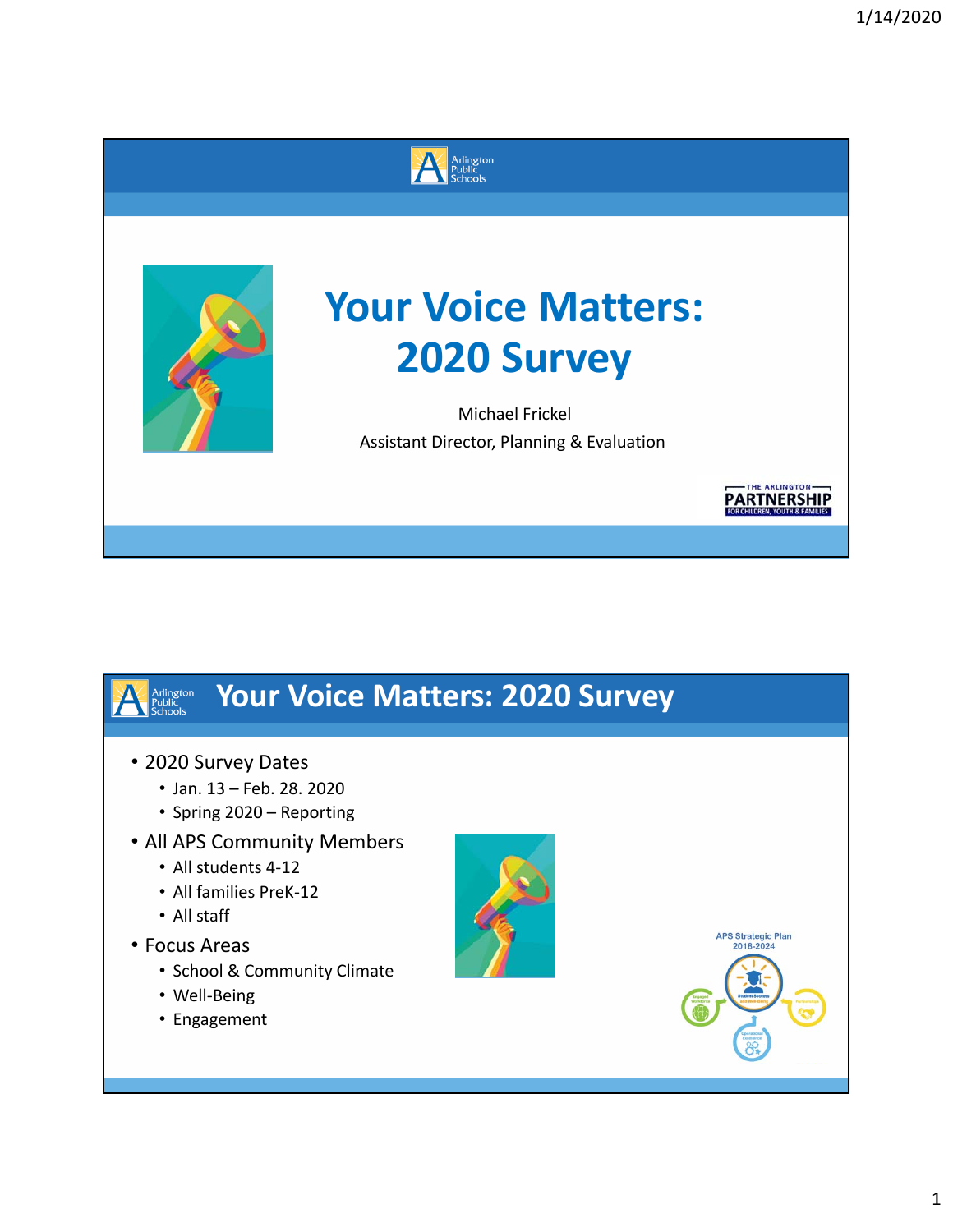## Arlington<br>Public<br>Schools

### **Your Voice Matters: 2020 Survey**

#### • Logistics

- APS Engage site has additional information: www.apsva.us/engage/
- Write to engage@apsva.us with questions or requests for assistance
- Each school has a staff member serving as coordinator for the survey
- Response rates will be monitored weekly

#### • Confidentiality

- Administered by Panorama Education
- No APS or ACG staff members can see individual responses
- Subgroup data is only available when there are 10 or more members to protect confidentiality
- Family Survey is available in Arabic, Amharic, English, Mongolian, & Spanish

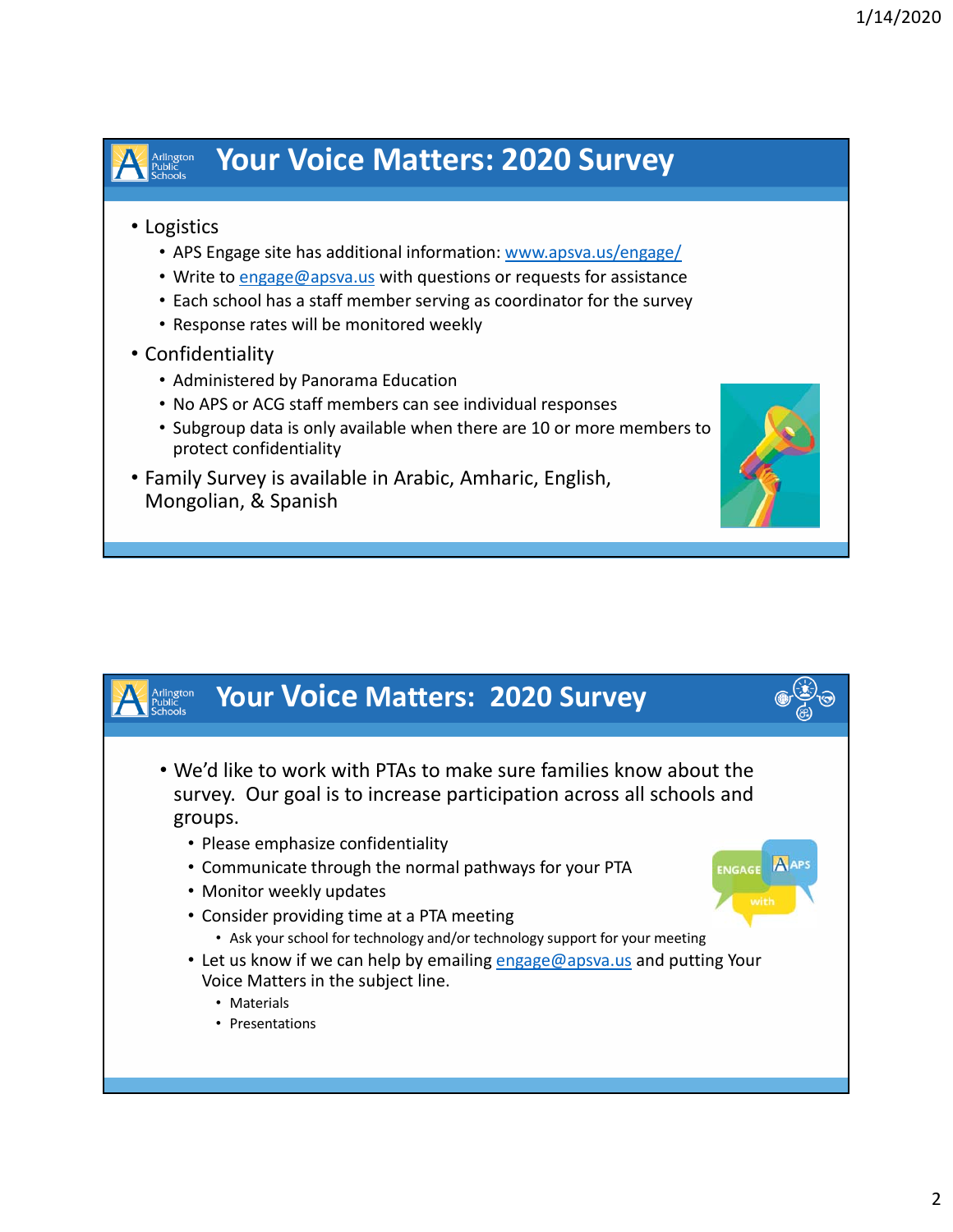

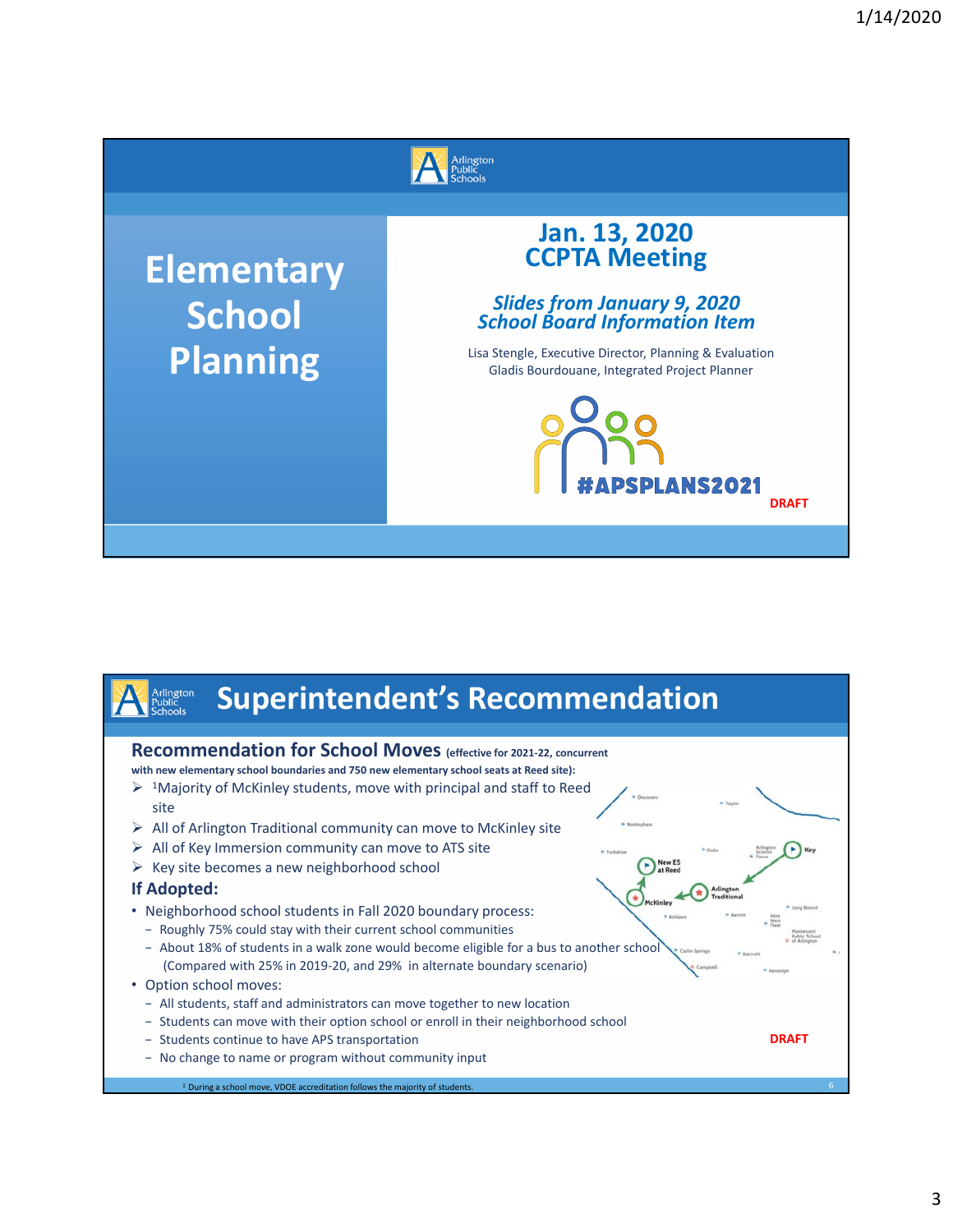### **Superintendent's Recommendation: Results**

#### **This recommendation addresses long‐term challenges for our school division.**

- Addresses imbalance between where there are neighborhood seats and where students live
	- − By 2021, APS will have completed four capital projects in NW corner of county (Discovery, Ashlawn, McKinley and Reed site)
	- − Neighborhood seats are needed to support current and future enrollment along eastern end of Rosslyn‐Ballston corridor and western end of Columbia Pike corridor
- Prepares for fall boundary process to use existing elementary schools to manageable capacity
- Increases number of students walking to school, while considering impact on bus-eligible students
- Takes countywide approach that involves both option and neighborhood schools in strategic planning for APS as a whole, including:
	- − Budget implications for opening of new schools

Arlington<br>Public<br>Schools

**Arlington** 

- − Human Resources support for staff transitioning to other schools after boundary adjustments
- − Lessons from the 2019 new school opening process
- Adjusts to shifts in County demographics and expands access to immersion program for **DRAFT** Spanish‐speaking students with closer proximity to where they live

|               |                                         | <b>EIGHTGHTGHT, DONOOT FRIHMING FINICIALS</b>                                                                                                            |
|---------------|-----------------------------------------|----------------------------------------------------------------------------------------------------------------------------------------------------------|
|               |                                         | <b>Phased Process for Changes Effective in 2021-22</b>                                                                                                   |
| <b>Phases</b> | <b>Timing</b>                           | Activity                                                                                                                                                 |
| Phase 1       | Underway                                | Superintendent recommends school move proposal to School<br>Board, which would take effect for 2021-22 school year                                       |
| Phase 2       | Spring 2020                             | Staff reviews and adjusts planning unit (PU) projections (this is<br>concurrent with the development of the FY 2021-30 Capital<br>Improvement Plan (CIP) |
| Phase 3       | <b>Fall 2020</b>                        | Superintendent recommends new boundaries to School Board using<br>data from Phase II                                                                     |
| Phase 4       | <b>Spring 2020 &amp;</b><br>Spring 2021 | APS staff provides transition support for schools in preparation for<br>2021-22                                                                          |
|               |                                         | UNAF I<br>School moves and boundary changes all take effect in Sept. 2021                                                                                |
|               |                                         |                                                                                                                                                          |

**Elementary School Planning Timeline**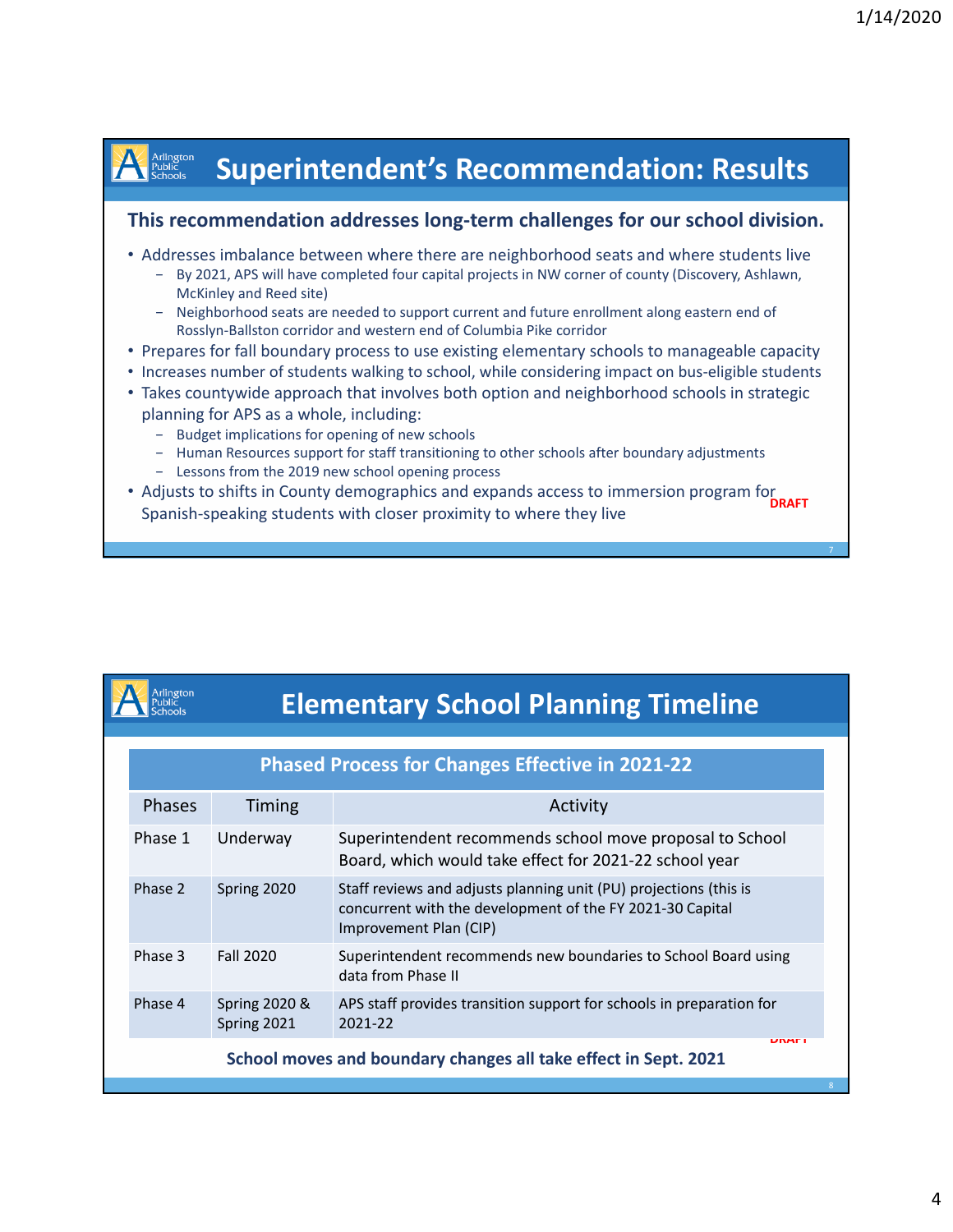

| Arlington<br>Public<br><b>Schools</b> | <b>Community Input: Addressing Concerns</b>                                                                                                                                                                                                                                                                                                                                                                                                                                                                         |                 |
|---------------------------------------|---------------------------------------------------------------------------------------------------------------------------------------------------------------------------------------------------------------------------------------------------------------------------------------------------------------------------------------------------------------------------------------------------------------------------------------------------------------------------------------------------------------------|-----------------|
|                                       |                                                                                                                                                                                                                                                                                                                                                                                                                                                                                                                     |                 |
| Concern:                              | APS is not taking demographics into account in this process                                                                                                                                                                                                                                                                                                                                                                                                                                                         |                 |
| <b>Response:</b>                      | All APS planning takes demographics into account. In this process, initial<br>discussions prioritized balancing demographics and resulted in a draft<br>demographics-only scenario which illustrated numerous challenges, including<br>the potential for widespread busing                                                                                                                                                                                                                                          |                 |
|                                       | APS took demographics into account in this process in the following ways:                                                                                                                                                                                                                                                                                                                                                                                                                                           |                 |
|                                       | • Identified sites that would move Key Immersion closer to areas with larger numbers of Spanish-speaking students, to encourage their interest and enrollment in the program                                                                                                                                                                                                                                                                                                                                        |                 |
| ٠<br>more students                    | Used Spring 2018 and 2019 admission lottery information in proposing option school moves<br>- Since number of applications to immersion from Spanish-speaking students is not filling allocated slots, moving<br>Key closer to two neighborhoods elementary schools with higher proportions of Spanish-speaking students<br>makes it more accessible and supports the dual-language model<br>- Arlington Traditional has longest waitlist of 600+ students; moving it to a bigger facility will increase access for |                 |
|                                       | • Proposed neighborhood school sites that would increase total number of walkers, while also considering the<br>impact on students eligible for bus transportation:                                                                                                                                                                                                                                                                                                                                                 |                 |
|                                       | - Avoid lengthening bus ride times for students attending neighborhood schools<br>- When possible, students should not ride past one or more neighborhood school to reach their assigned<br>neighborhood school                                                                                                                                                                                                                                                                                                     | <b>DRAFT</b>    |
|                                       |                                                                                                                                                                                                                                                                                                                                                                                                                                                                                                                     | 10 <sup>°</sup> |